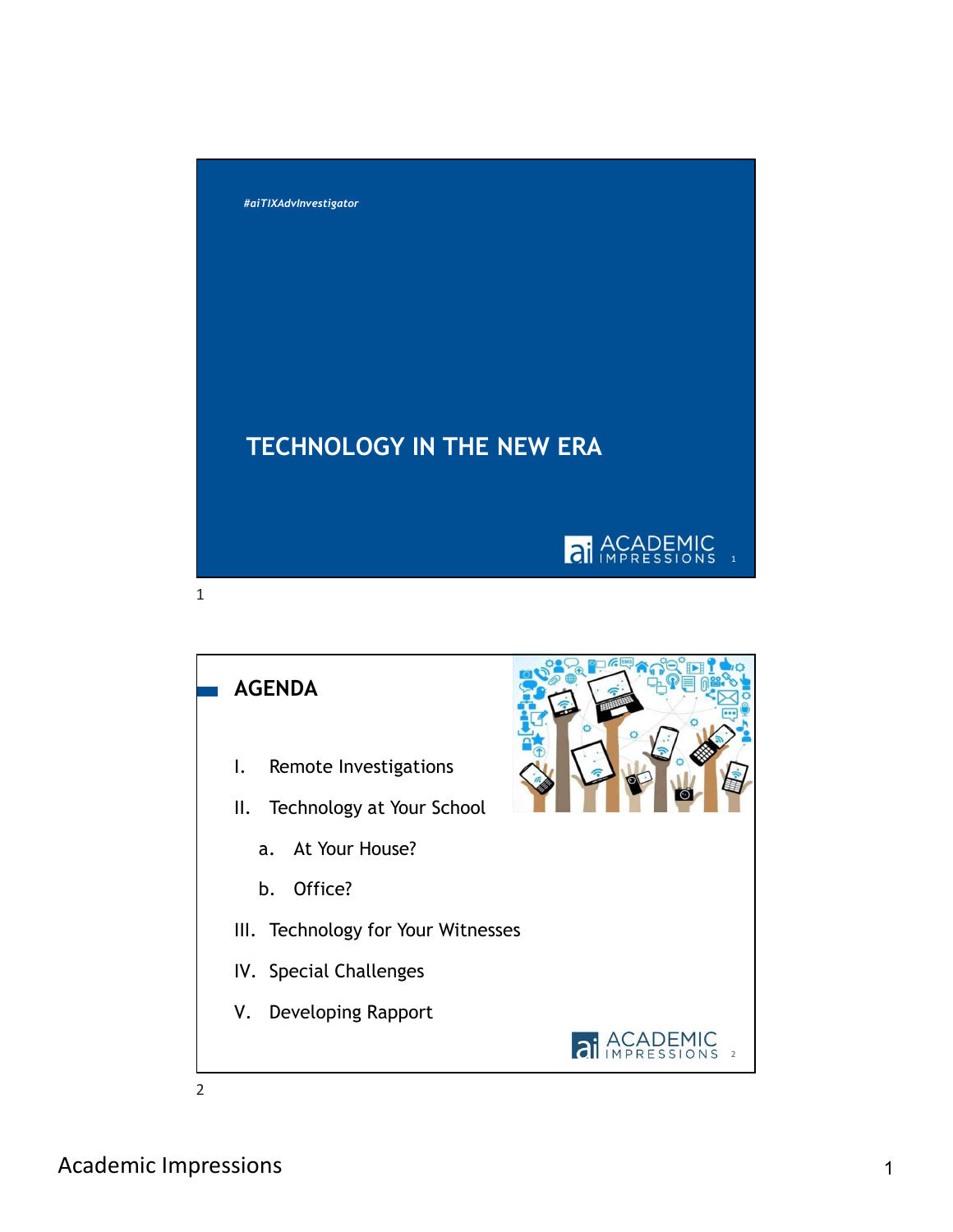## Remote Investigations

"School districts and postsecondary schools have significant latitude and authority to take necessary actions to protect the health, safety, and welfare of students and school staff. School officials have discretion to make educational decisions based on local health needs and concerns, and OCR recognizes this decision-making authority."

https://www2.ed.gov/about/office s/list/ocr/docs/ocr-coronavirusfact-sheet.pdf



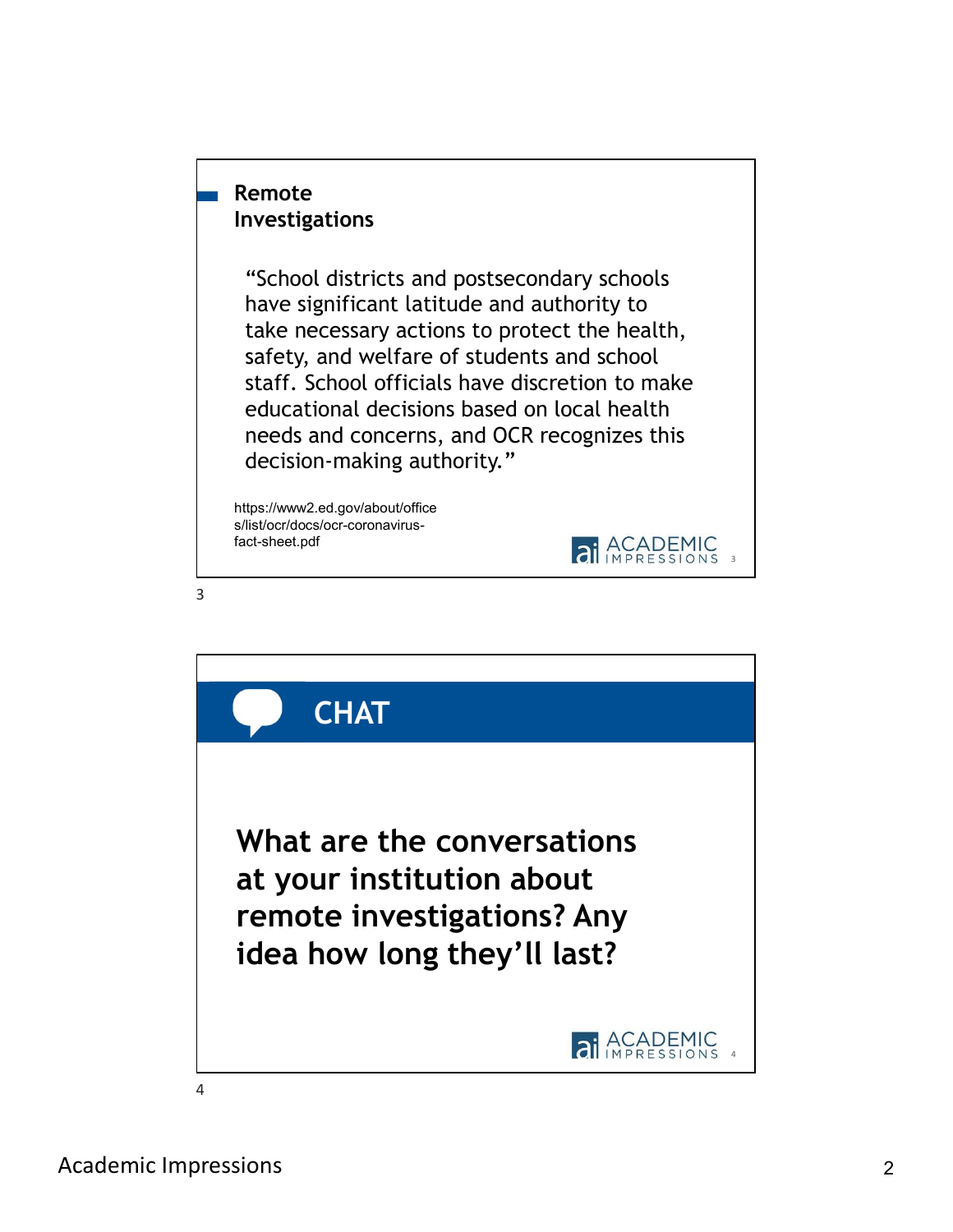

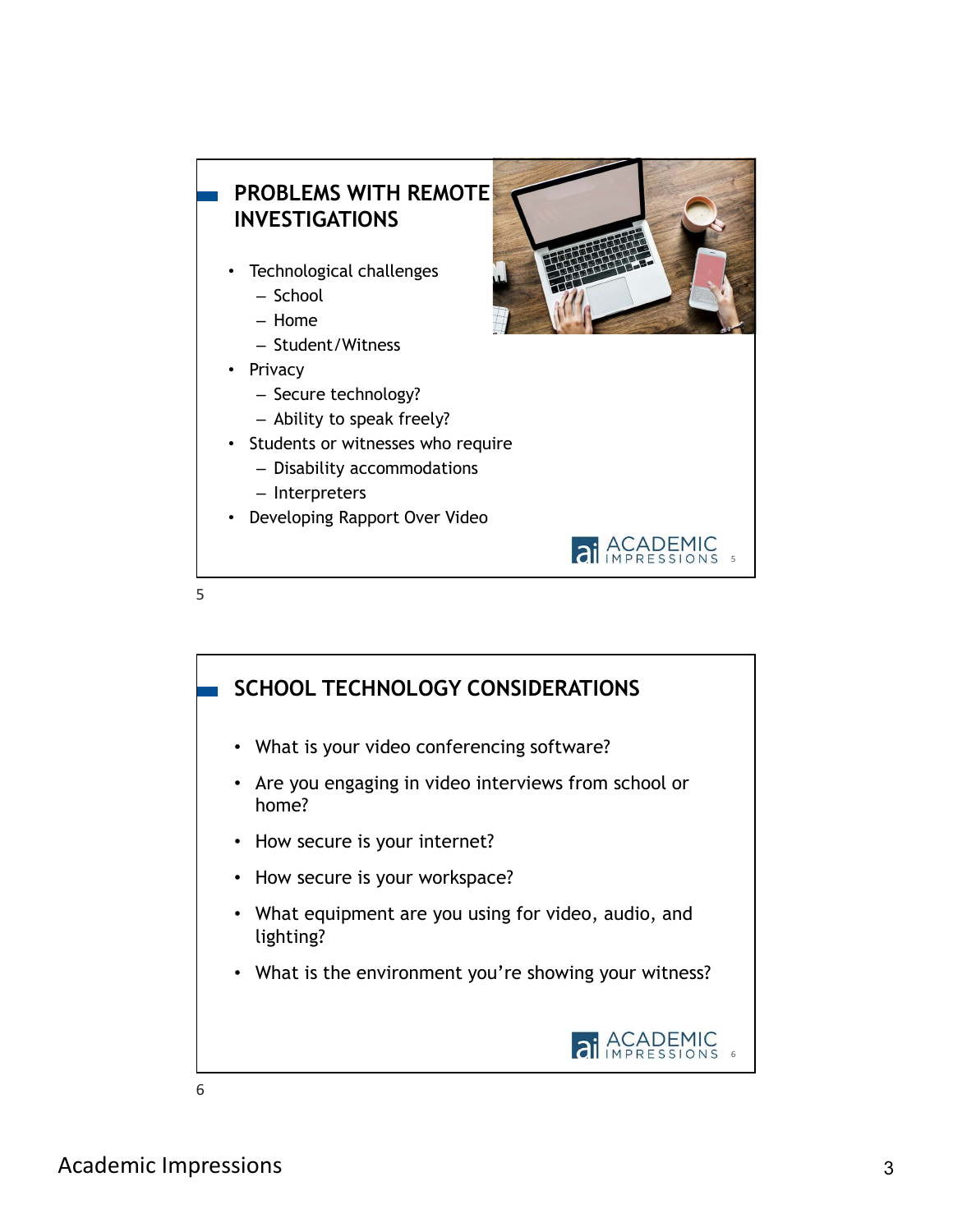

- Hardware
- Software
- Cameras
- Lighting
- Audio
- Environment
- Distractions

• Evidence Receipt/Review





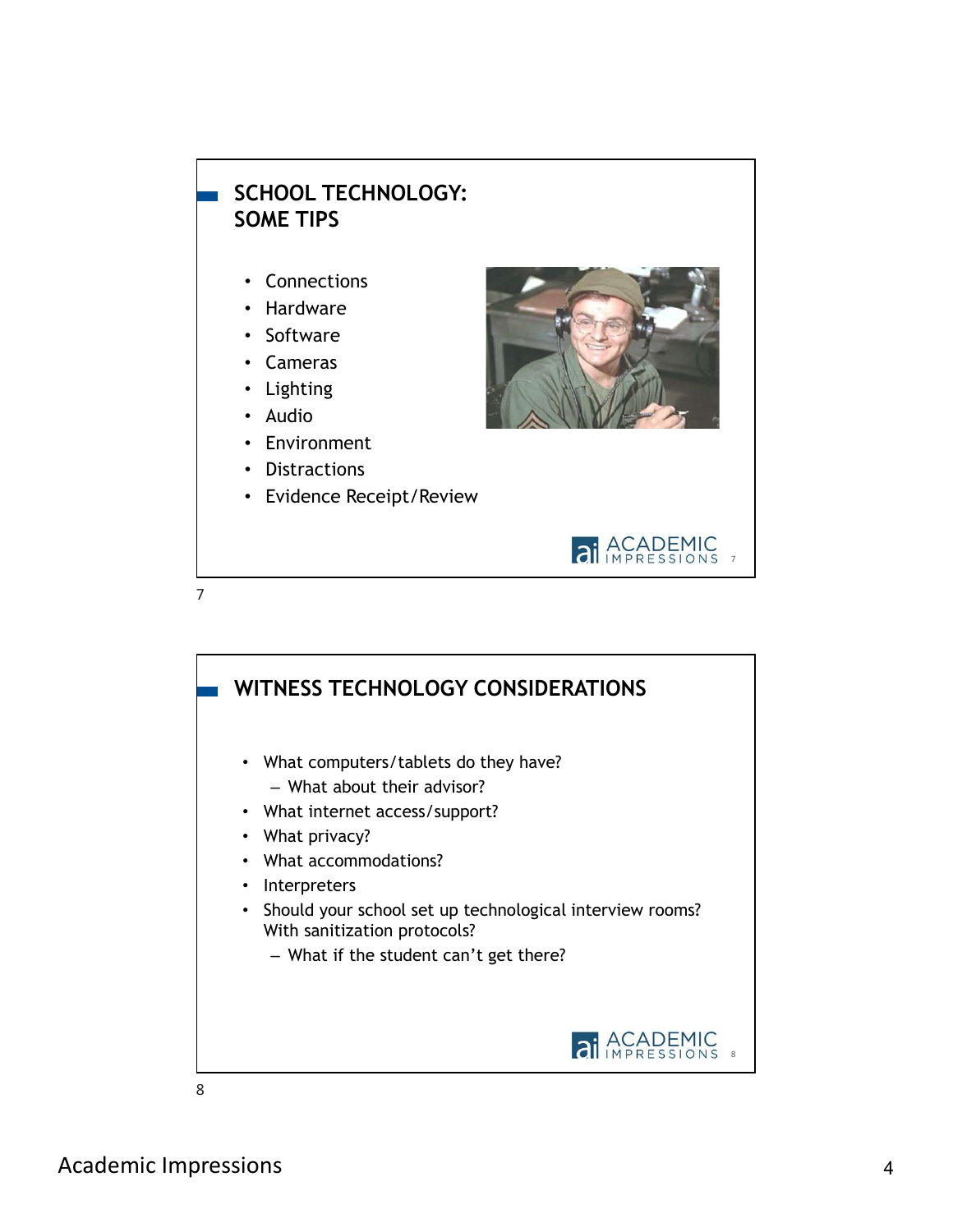## RAPPORT OVER VIDEO



Present your best, most communicative self

- Clothing
- Make-up as a tool
- Background
- Framing/Gestures
- Face Touching (generally avoid)
- Fidgeting





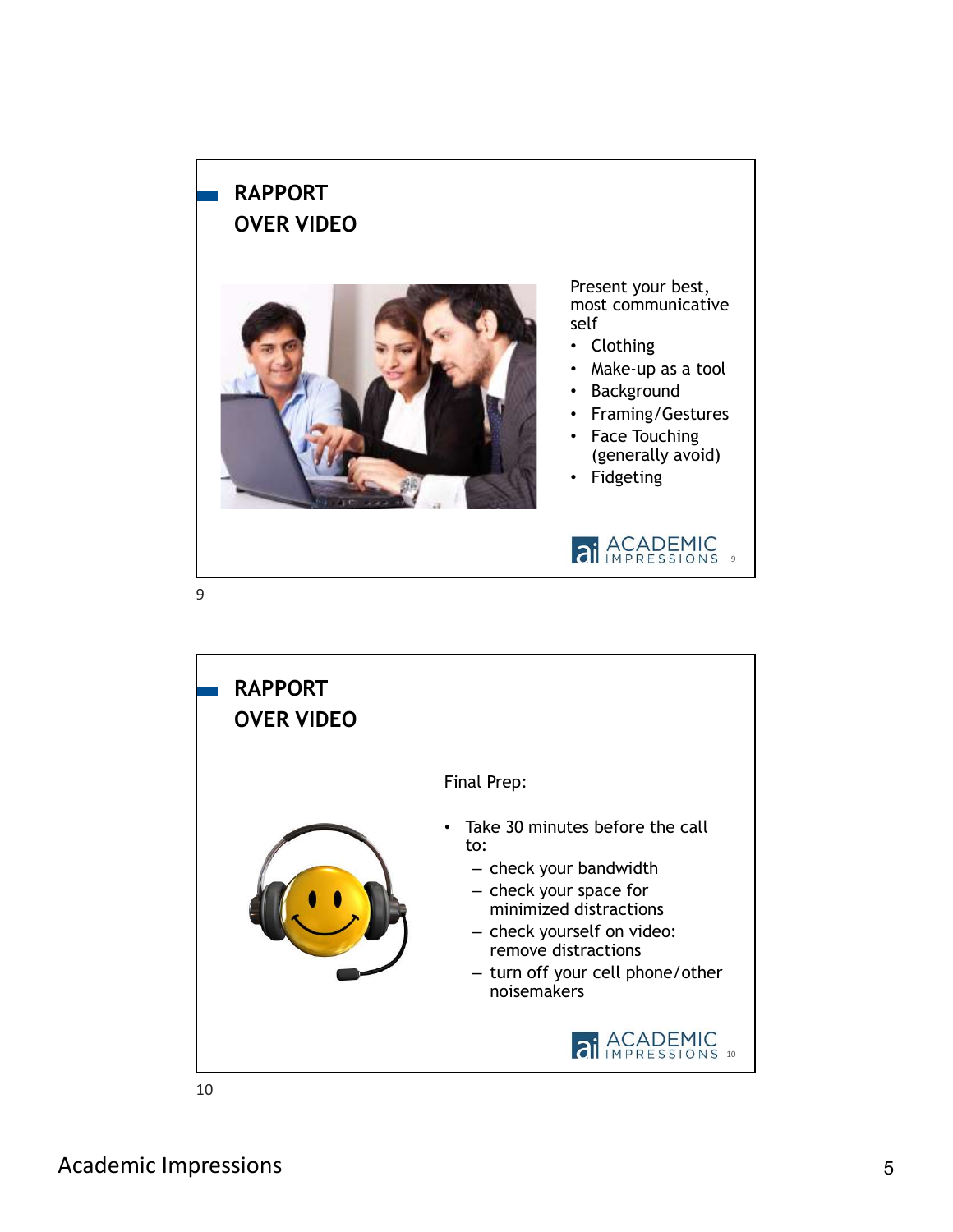## RAPPORT OVER VIDEO

- Final Prep:
	- Have all the evidence you want to use/show open before the call starts.
	- Make sure they're all clearly named so that you can tell what's what.
	- Make sure you have the right one selected before screen sharing.



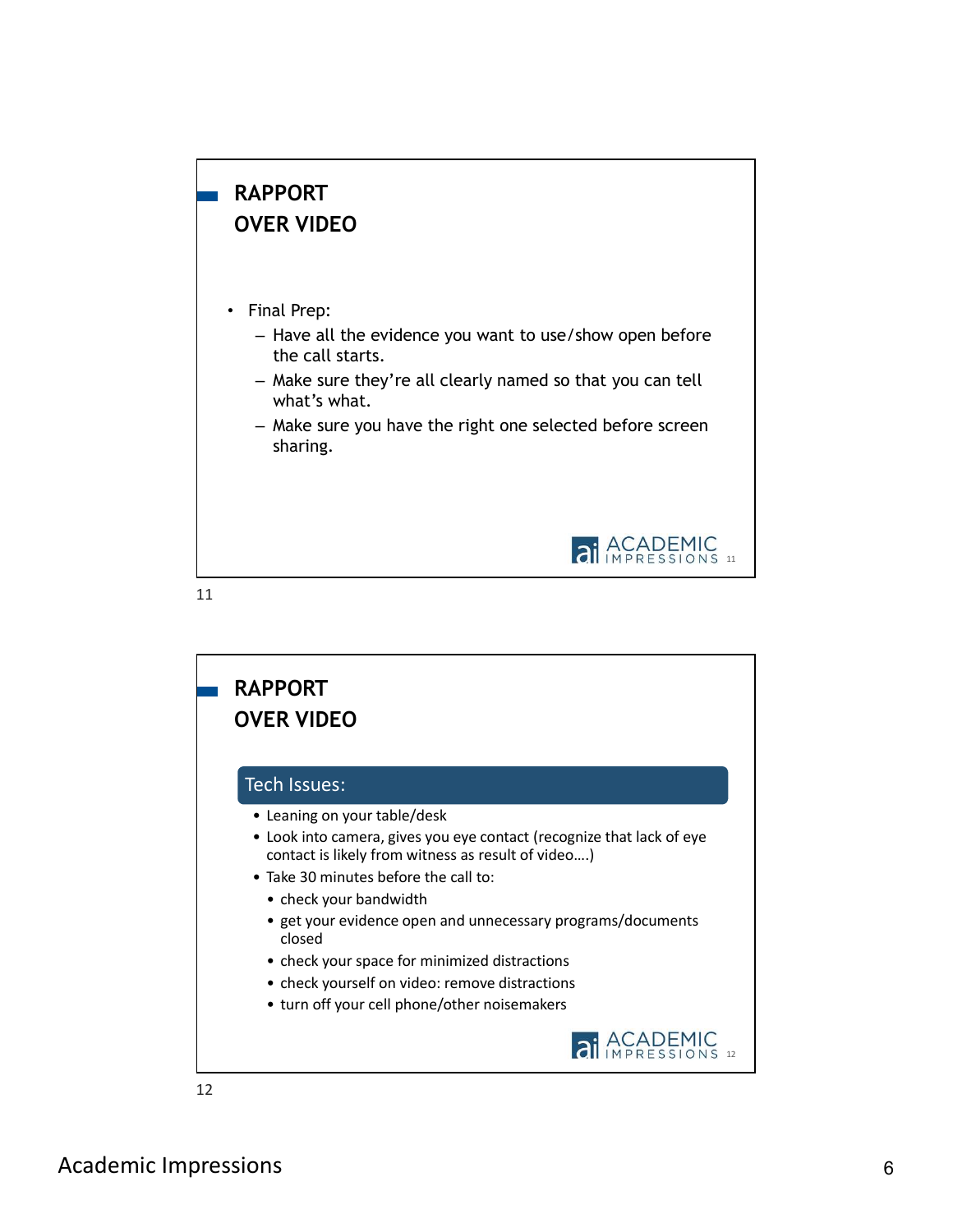

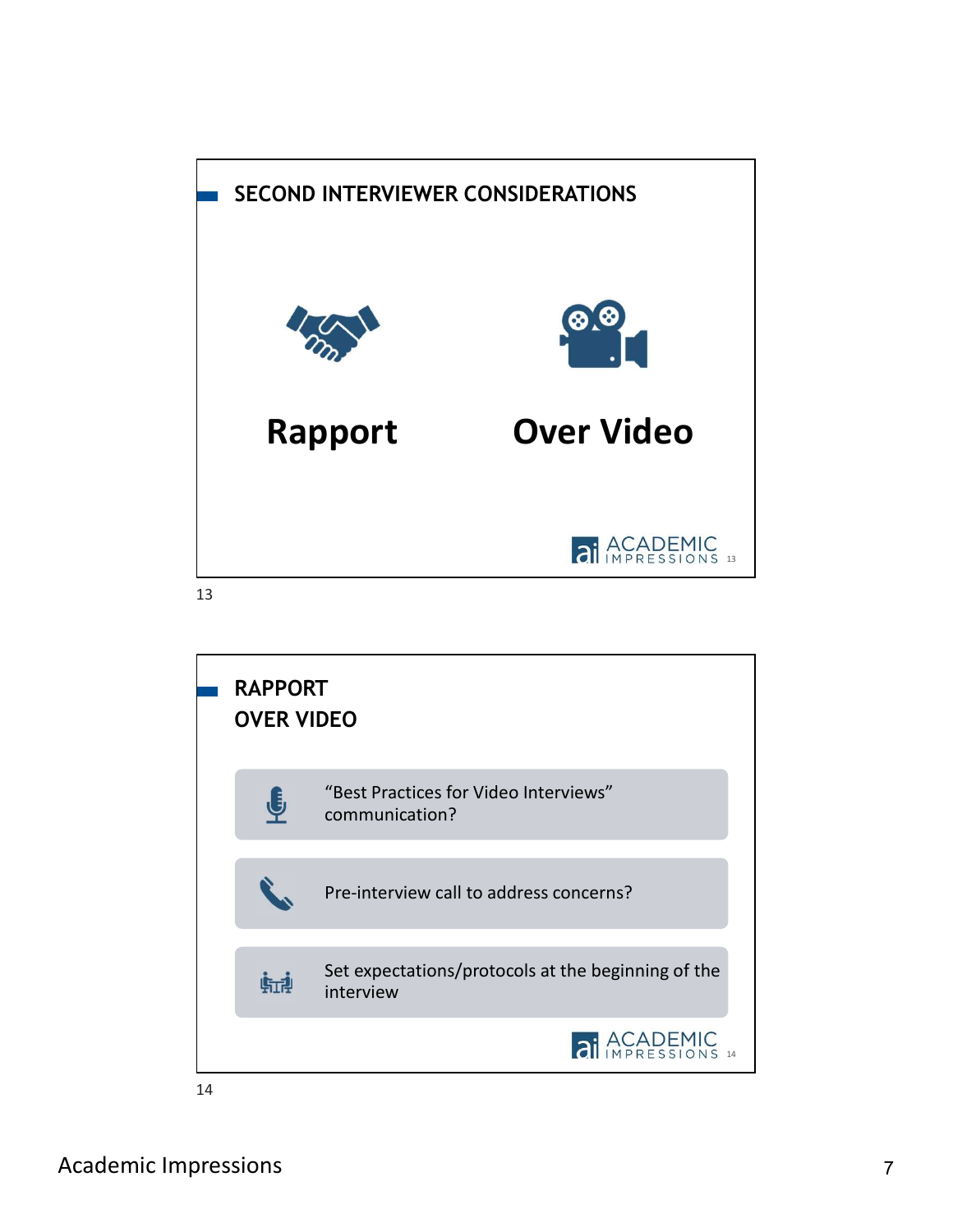

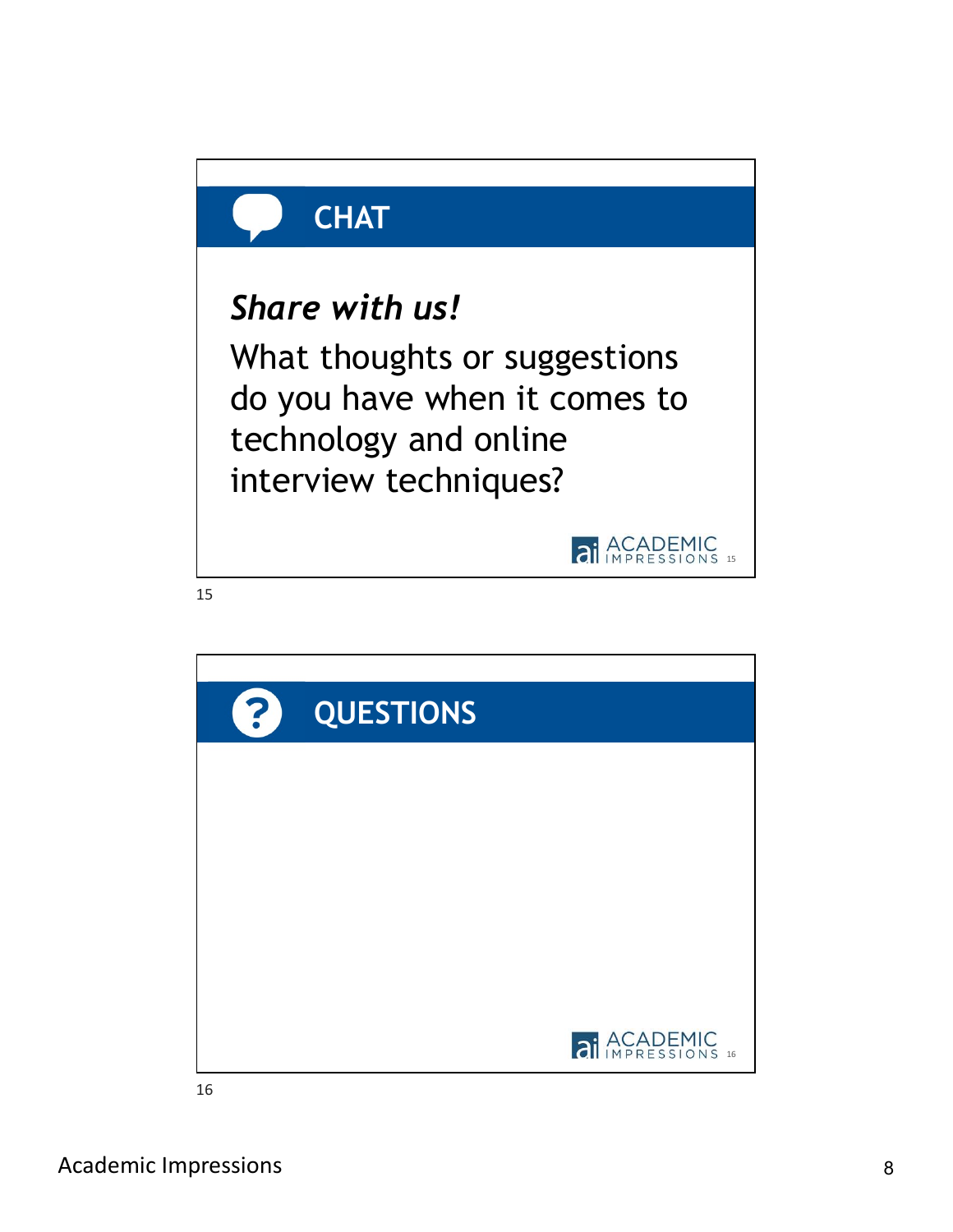